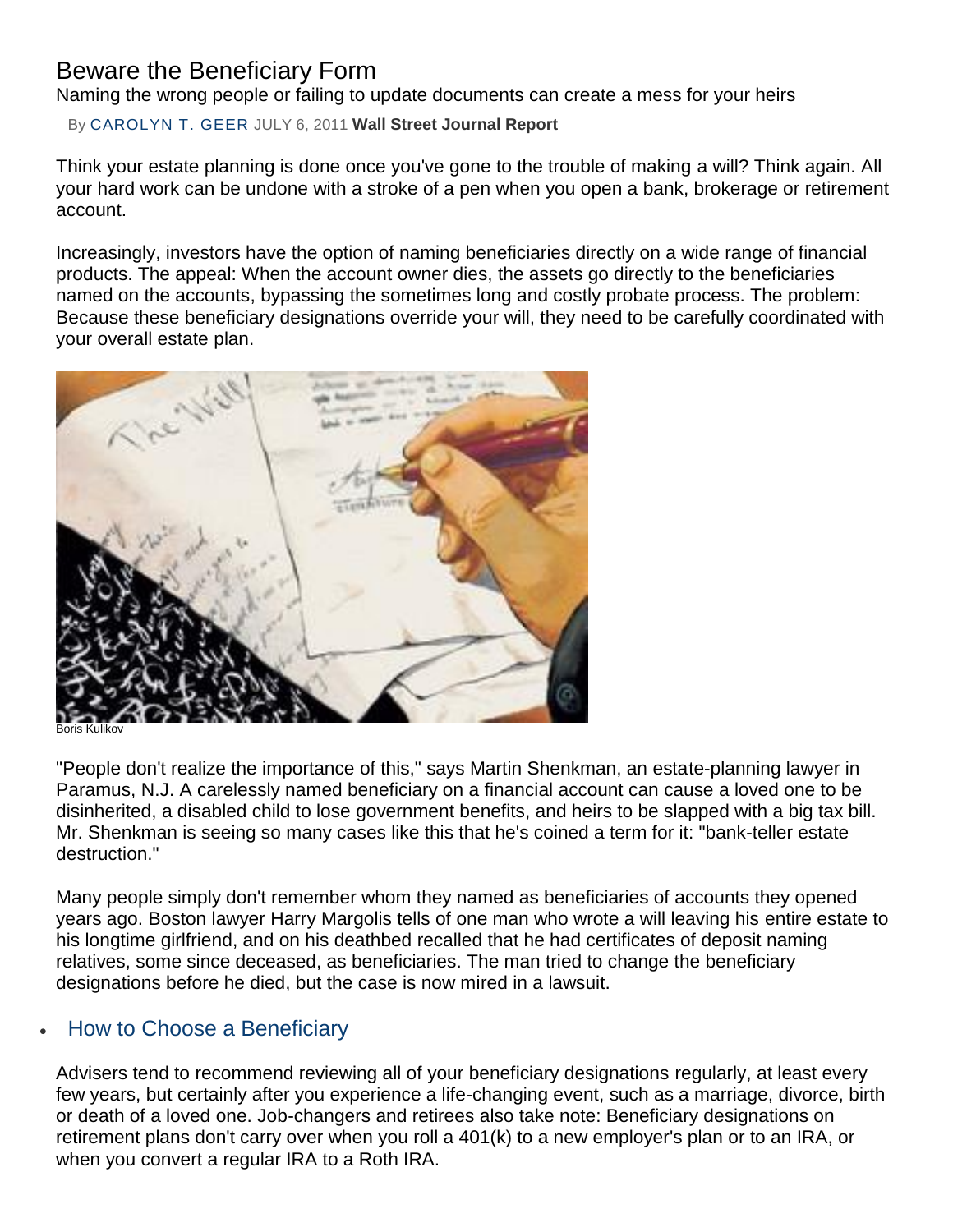#### **What you need to know:** What kinds of accounts can have beneficiaries?

U.S. savings bonds have had forms for naming beneficiaries for more than 50 years. Bank accounts and certificates of deposit that can be made payable on death (POD) to a beneficiary followed suit. Then came so-called Transfer on Death (TOD) registrations for securities, including stocks, bonds and mutual funds. Life-insurance benefits and retirement-plan assets are paid directly to the beneficiaries named on those accounts.

POD and TOD accounts were devised as alternatives to joint accounts, which also bypass probate. When one owner of a joint account dies, the assets automatically go to the surviving owner. But this is not a particularly safe way to leave funds to anyone because the assets are subject to your coowner's whims and creditors.

### **Whom can I name as beneficiary?**

Individuals, trusts, charities and other organizations, your estate, or no one at all. You might specify one or more people, or name a specific group of individuals, such as "all my grandchildren who survive me." This might include current and future grandkids and spare you from having to update forms as families change and grow. However, it generally would not include stepgrandchildren; they'd need to be designated by name.

#### **Big Dollars at Stake**

The assets in accounts with beneficiary designations have ballooned in recent decades, as shown in these figures for individual retirement accounts and for defined-contribution plans including 401(k)s



Avoid the tendency to choose a different beneficiary for each of your accounts. One woman left her estate equally to her two daughters in her will, but named one daughter or the other as beneficiary of her various bank and brokerage accounts. The result: Just about all of her assets passed outside of her estate, and one daughter received much more than the other.

"That was very unpleasant for everybody," says Patricia Beauregard, a lawyer at Pullman & Comley in Bridgeport, Conn., who handled the case. It would have been better, she says, if the mother had named both daughters as beneficiaries of each of her accounts—or not named anyone and allowed the assets to flow into her estate, where the assets would have been distributed according to her will.

Watch out, too, for beneficiary forms that don't allow your assets to pass "per stirpes," or equally among the branches of a family. Say you name your three adult children as beneficiaries of your IRA. If one of them predeceases you, you might want that child's share to go to his or her children. However, many standard beneficiary forms provide that your two remaining adult children would share the pot.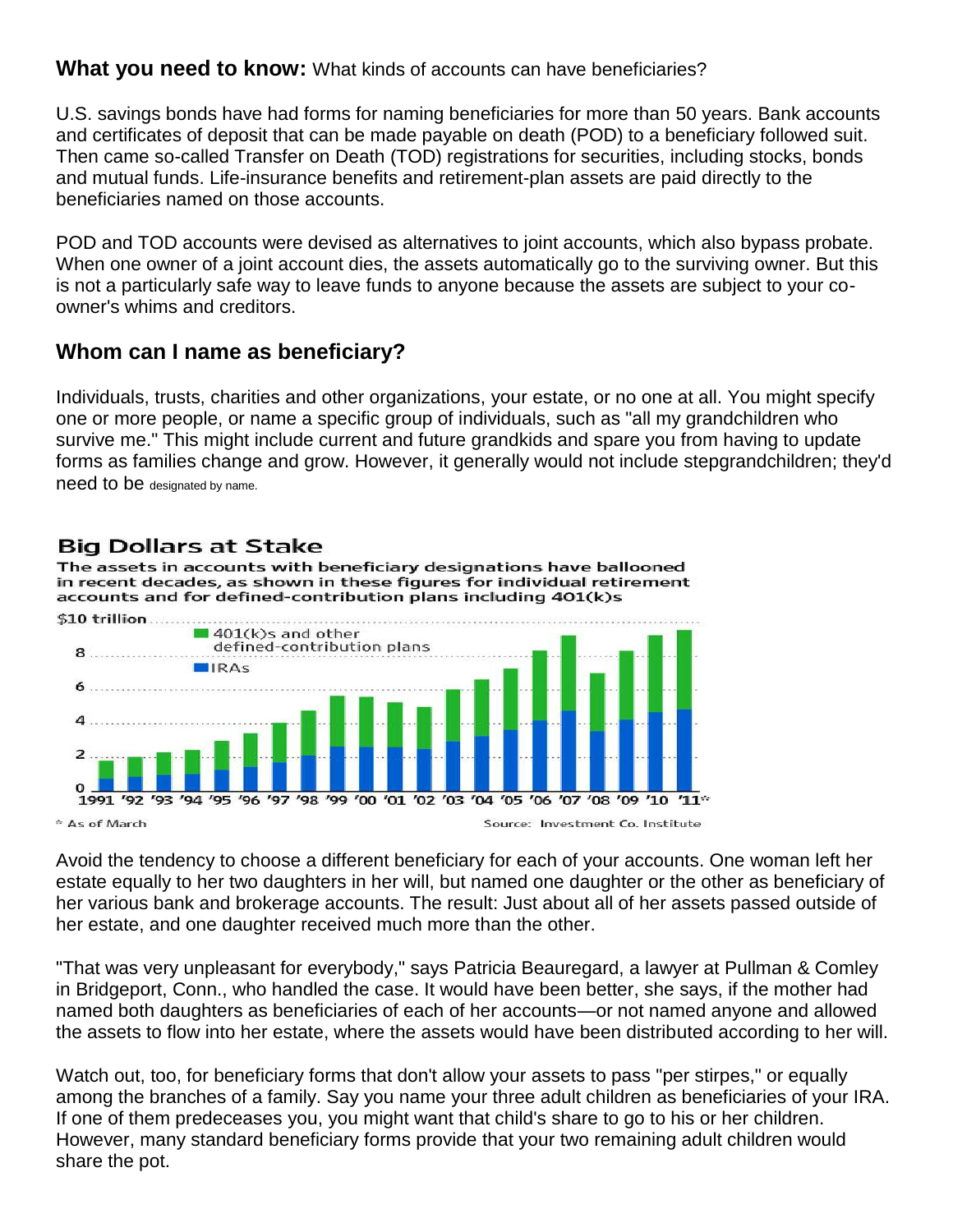## **Whom should I not name as beneficiary?**

Minors, disabled people and, in certain cases, your estate or spouse.

Avoid leaving assets to minors outright. If you do, a court will appoint someone to look after the funds, a cumbersome and often expensive process. Also think about what can happen when the money reverts to the child at age 18 or 21, depending on the state.

Helen Modly, a financial planner in Middleburg, Va., has seen three 18-year-olds receive proceeds from life-insurance policies. While one of them still has her money, "the other two bought and wrecked brand-new cars, splurged on clothes and champagne, lent money to friends and generally went from \$150,000 to actually owing money in just over one year," she says. The problems could have been avoided if the parents had set up trusts for the kids payable at, say, 25, and named the trusts as beneficiaries of the life-insurance policies.

Disabled children—and adults—require special, or "supplemental needs," trusts that preserve their ability to receive government benefits, as even a small outright inheritance can prevent them from getting aid.

For retirement plans, the biggest mistake is to name your estate as beneficiary, because that means when you die, the full amount of the plan must be paid out—and taxed—within five years. Individual beneficiaries, by contrast, could stretch out the distributions—and the taxes—for decades. Because many people have a large portion of their assets in retirement accounts, they also should be sure that the combination of the distribution arrangements on those accounts and their wills provide for family members as they wish, particularly in complex situations such as a second marriage when there are children from the first union.

## **What if I don't name anyone as beneficiary?**

For nonretirement assets, the funds would typically flow into your estate and be distributed according to your will, assuming you have one.

For retirement assets, it's not so simple. The funds would be distributed according to your administrator's plan document—for example, to your spouse if you are married, or to your estate if you are not. This can happen inadvertently if you don't update beneficiary forms when beneficiaries die, or if you don't name contingent beneficiaries. (A contingent, or secondary, beneficiary is the person or entity you want to get the proceeds of your accounts if the primary beneficiary predeceases you. There can be multiple contingent beneficiaries.)

Ms. Modly had a client, a widow, die suddenly last year. If the widow's beneficiary designation hadn't been updated after her husband died, her \$1 million IRA would have gone to her estate instead of directly to her children, triggering a big tax bill and preventing her children from stretching out the IRA distributions for decades.

## **How can I ensure my wishes will be honored?**

Financial institutions merge. Records can be lost. Keep copies of all your beneficiary forms and send them certified mail, return receipt requested. Then check regularly, perhaps at tax time, to make sure that what your institution has on file is correct. Don't expect your bank, broker or IRA custodian to tell you if something is amiss with your beneficiary designations.